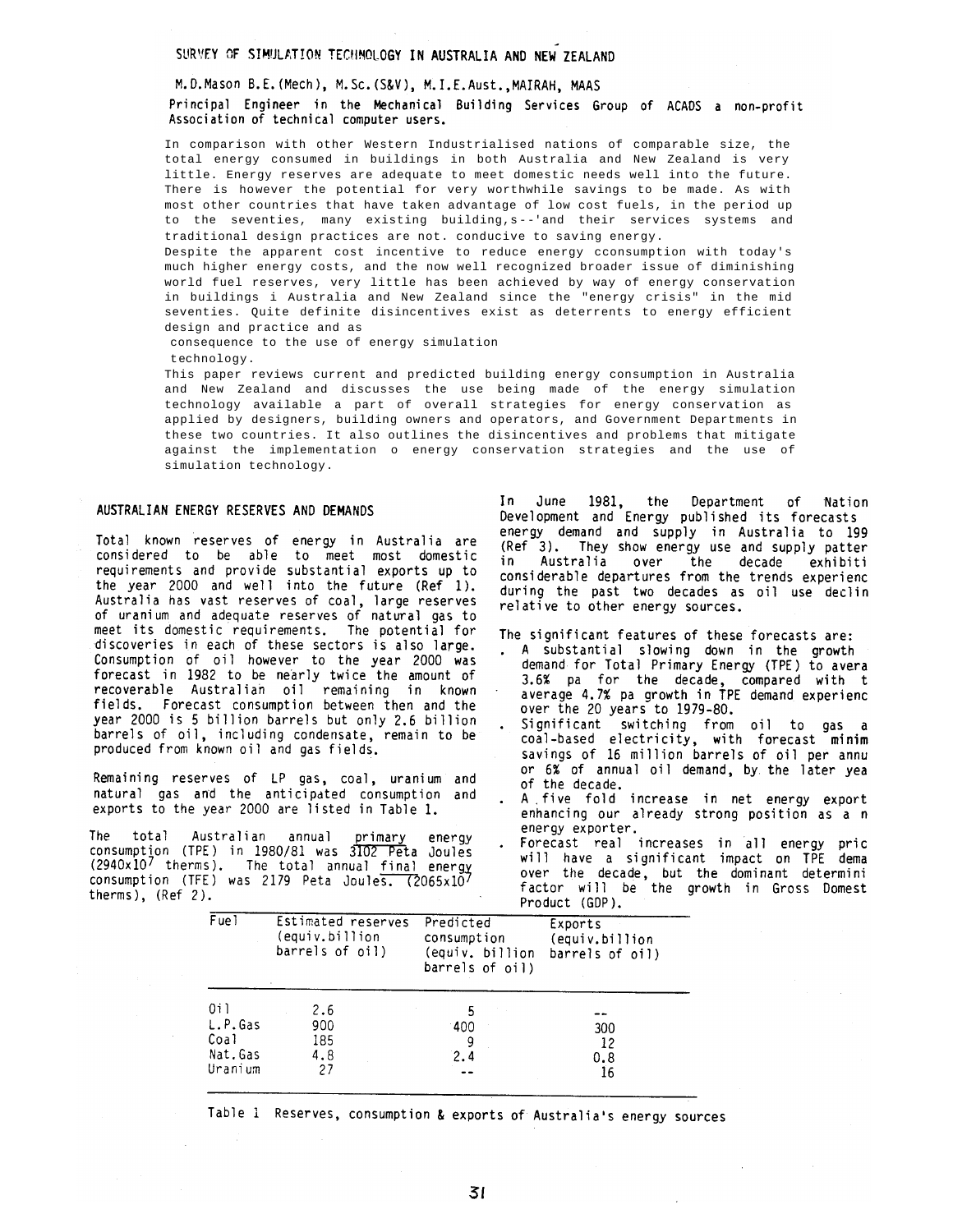Historical and forecast trends in usage of the<br>major individual primary energy sources are shown in Figure 1.  $(Ref 3)$ .



Fig. 1 Demand for Primary Energy by Fuel Type -Australia

Demand for each fuel is represented by the N.B. vertical distance between adjacent lines.

significant reductions are Although quite in specific instances, in likely changes consumption in the buildings sector energy relatively small overall likely to be are (predicted at 4%) (Ref 3) both in relative absolute terms because the total energy and consumption is, for various reasons. already quite low.

# ENERGY CONSUMPTION IN BUILDINGS IN AUSTRALIA

Of the total annual primary energy consumption of 102 Peta Joules (2940x107 therms) in 1980-81 in stralia, the buildings sector used 25.9% as<br>indicated in Table 2 (Ref 2). In terms of final stralia, energy cconsumption the corresponding figure is 16.9% i.e. 368 PJ (349x107 therms). The break up of this figure according to fuel type in 1980/81 was:

Electricity 45.8% Natural & towns gas 17.9% Petroleum 12.6% Solid fuels 21.2%

A dissection of the energy consumption in a typical building in Sydney is indicated in Table 3. (Ref 4).

| Element                                                                                                                                                          | Annual Energy<br>Consumption                            | % of                                                                                                                                                                           |                                                                 |  |
|------------------------------------------------------------------------------------------------------------------------------------------------------------------|---------------------------------------------------------|--------------------------------------------------------------------------------------------------------------------------------------------------------------------------------|-----------------------------------------------------------------|--|
|                                                                                                                                                                  | MJ/<br>Therms/<br>a.ft <sup>2</sup><br>a.m <sup>∠</sup> |                                                                                                                                                                                | Total                                                           |  |
| Airconditioning<br>Refrigeration<br>Heating<br>Fans etc.<br>service<br>water<br>Hot I<br>Lifts<br>Public Light & Power<br>Tenant Light & Power<br>Car Park Light | 60<br>160<br>80<br>300<br>10<br>50<br>50<br>200<br>50   | $-52.83 \times 10^3$<br>140.88x10 <sup>3</sup><br>70.44x10 <sup>3</sup><br>264.15x10 <sup>3</sup><br>8.80×103<br>44.03×103<br>44.03x103<br>176.10×103<br>44.03x10 <sup>3</sup> | 9.1<br>24.2<br>12.1<br>45.5<br>1.5<br>7.6<br>7.6<br>30.3<br>7.6 |  |
| TOTAL                                                                                                                                                            | 660                                                     | 581.13x103                                                                                                                                                                     | 100.0                                                           |  |

### Table 3 Energy Consumption in a Typical Office Building in Sydney

Residential buildings accounted for approximately 73% of the above final energy consumption and the non-residential sector for the remaining 27% i.e.<br>99.4 PJ (93.7x10<sup>7</sup> therms).

### ENERGY CONSUMPTION OF BUILDINGS IN NEW ZEALAND

The situation in New Zealand is somewhat similar to The amount of energy consumed that in Australia. and the potential for buildings energy consumption is small compared to the Nation's total energy consumption. Worthwhile savings could be made in the building sector but little has been achieved over the last decade. During the period from 1972 to 1980 the energy consumed in commercial buildings remained at 11% of the total annual final energy consumption. In absolute terms the amount<br>increased by 15% from 26.1 PJ (24.7x10<sup>7</sup> therms) to<br>30.1 PJ (28.5x10<sup>7</sup> therms) per annum (Ref 5). The energy consumption and break up of these figures for three typical commercial buildings constructed in 1970 (heavy reinforced concrete construction with approximately 25% glazing) is indicated in Table 4.

### THE ERA OF CHEAP ENERGY

climate of the cities of population in  $\cdot$  The  $\cdot$ Australia and New Zealand are relatively mild so many buildings were designed in the early modern era for ventilation only. Heating was either not

| Year                    | Primary Energy %     |                      | Total<br>Transport Indust.Bldgs.   PJ (Therms)                                                                      | Transport Indust. Bldgs | Final Energy %       | Total<br>PJ | (Therms)                                                                                                               |
|-------------------------|----------------------|----------------------|---------------------------------------------------------------------------------------------------------------------|-------------------------|----------------------|-------------|------------------------------------------------------------------------------------------------------------------------|
| 76/77<br>78/79<br>80/81 | 29.5<br>29.9<br>29.5 | 45.9<br>45.0<br>44.6 | 24.6   2859(2710x10 <sup>7</sup> )<br>$25.1$   2991(2835x10 <sup>7</sup> )<br>$25.9$   3102 (2940x10 <sup>7</sup> ) | 36.7<br>37.7<br>37.9    | 46.5<br>45.4<br>45.2 |             | $16.8$   2064 (1956x10 <sup>7</sup> )<br>$16.9$   2156(2044x10 <sup>7</sup> )<br>$16.9$   2179 (2065x10 <sup>7</sup> ) |

Table 2 Primary and Final Energy Consumed in Australia by Industry (Ref 1)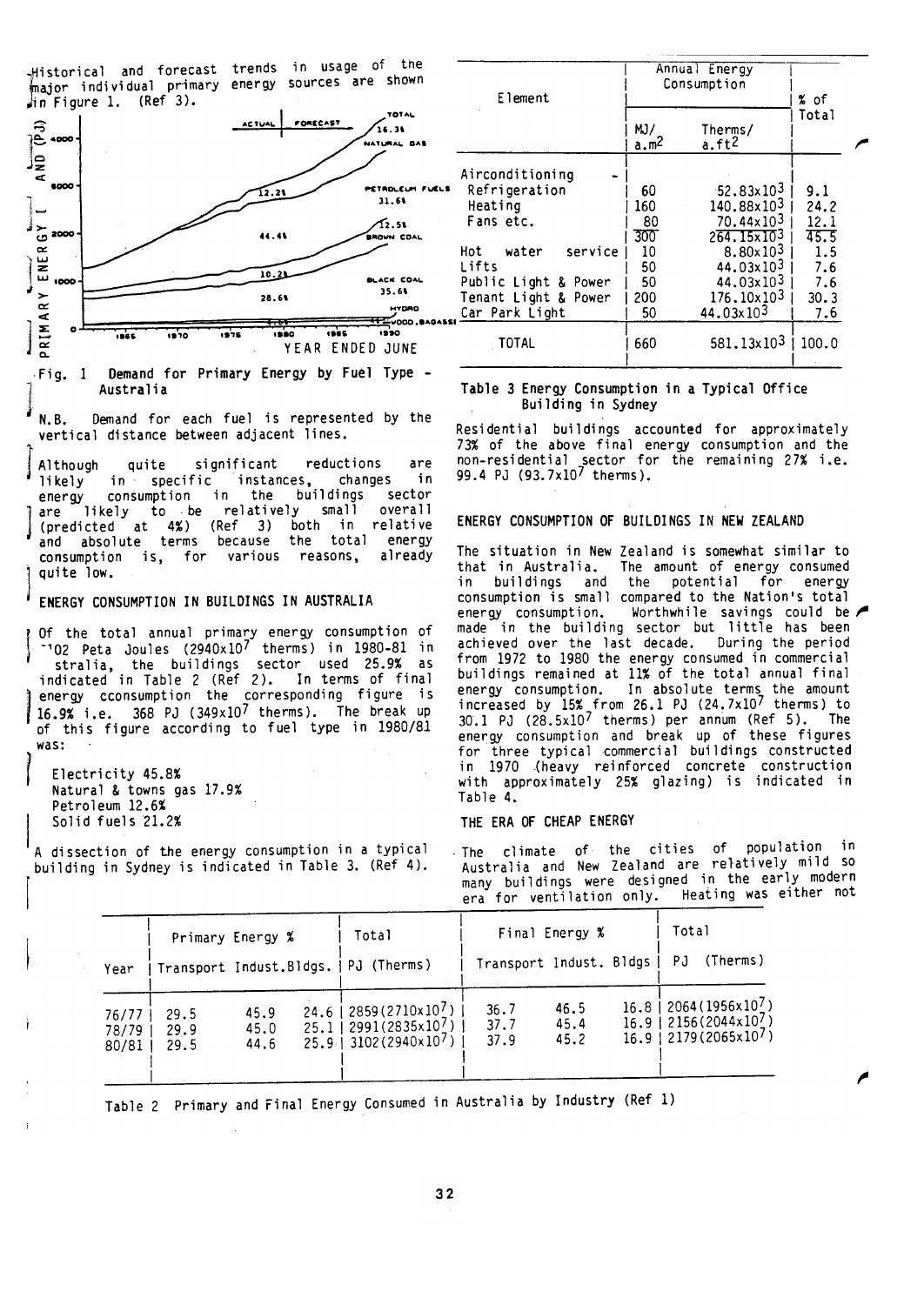| Element                                  | Building 1              |                              |                                 | Building 2                             |                            |                                     | Building 3              |                              |                    |  |
|------------------------------------------|-------------------------|------------------------------|---------------------------------|----------------------------------------|----------------------------|-------------------------------------|-------------------------|------------------------------|--------------------|--|
|                                          | MJ/<br>a.m <sup>2</sup> | Therms/<br>a.ft <sup>2</sup> | X.<br>.of<br>total              | MJ/<br>$\underline{a}$ .m <sup>2</sup> | Therms/<br>$a.ft^2$        | $\boldsymbol{\chi}$<br>of.<br>total | MJ/<br>a.m <sup>2</sup> | Therms/<br>a.ft <sup>2</sup> | % of<br>total      |  |
| Heating<br>Cooling<br>Public<br>Lighting | 9<br>4<br>50            | 7,925<br>3,522<br>44,025     | 2.6<br>1.1 <sub>1</sub><br>14.3 | 109<br>13<br>13                        | 95,975<br>11,447<br>11,447 | 20.8<br>2.5<br>2.5                  | 320<br>42<br>19         | 281,762<br>36,981<br>16,730  | 48.1<br>6.3<br>2.9 |  |
| Lifts, fans<br>pumps                     | 39                      | 34,340                       | 11.1                            | 91                                     | 80,126                     | 17.3                                | 105                     | 92,453                       | 15.8               |  |
| Tenant<br>Lighting                       | 78                      | 68,680                       | 22.3                            | 255                                    | 224,530                    | 48.6                                | 154                     | 135,600                      | 23.1               |  |
| Tenant<br>power                          | 167                     | 147,045                      | 47.7                            | 45                                     | 39,623                     | 8.6                                 | 27                      | 23,774                       | 4.1                |  |
| TOTAL                                    | 350                     | 308,177                      | 100.0                           | 525                                    | 462,266                    | 100.0                               | 666                     | 586,417                      | 100.0              |  |

Table 4 Measured Energy Consumption for Three Buildings in Wellington N.Z.

provided or quite localised and intermittent. Extensive use was made of shading particularly in residential buildings. A few buildings afforded the luxury of evaporative cooling.

The advent of air conditioning was assocciated with an era of cheap energy and high energy consuming buildings were acceptable.

Many of today's buildings show excessive use of<br>this design freedom with the result that they are often not comfortable shelters and their cost of operation is now quite uneconomical.

Surveys of energy use in buildings have revealed a very wide range of specific consumption. For<br>example BOMA's 1982 Sydney Survey of Offices<br>reported a range of 200 to 700 MJ/a.m<sup>2</sup> (17600 to 616,000 therms /a.sq.ft) after some correctionss were made for operating time (Ref 4). Some typical buildings measured in Melbourne ranged from 700 to 1200 MJ/a.m<sup>2</sup> (616,000 to 1,056,000 therms/a.sq.ft). Surveys by Poole and Baird in New Zealand reported a range of 390 to 2580 MJ/a.m<sup>2</sup> (343,000 to<br>2,272,000 therms/a.sq.ft.) (Ref 5). In New South<br>Wales, HOSPLAN reported survey results of 94<br>GJ/a.bed (89 therms/a.bed) with a standard deviation of 70 GJ/a.bed (66 therms/a.bed) (Ref  $6$ ).

Until the late seventies/early eighties energy prices fell in real terms and there was little incentive to conserve energy. In South Australia for example, Noble (Ref 7) reports that during the period 1960-1977, real average domestic gas and<br>electricity prices fell by about 50% and 65% Over the same period, real respectively. disposable income per capita in the State rose by 75%. Partly in response to this trend, electricity consumption per domestic customer rose by 95% over the same period, while gas consumption rose by 80%.

The use of energy in buildings continues to expand due to increasing trends for provision of space and greater comfort by heating and airconditioning, and the installation of other equipment.

In the residential area, until recently, cooling of houses was not widely practiced, but this is now<br>changing with increasing use of heat pump and reverse cycle units using relatively cheap electricity and providing heating and cooling with the same piece of equipment. The energy cost savings of replacing oil fired heaters is often fully negated by installing such devices to provide cooling in summer as well as heating in winter.

#### POPULATION & CLIMATE

The two main reasons for the relative low total energy cconsumption in the building sector in Australia & New Zealand are the small population in both countries and the climate at the centres of Australia is one of the most population. sparsely populated countries in the World. Although the Australian continent is approximately the same size as the U.S.A. the population is a little over 7.5% of that of the U.S.A. 60% of the Australian population resides and works in the eight capital cities all of which except Canberra are on the coast and all, except Darwin & Brisbane are in the temperate zone.

ouite in Australia does vary climate The appreciably with tropical conditions in the North, hot dry desert conditions in the centre and temperate conditions in the south where quite warm summers but very mild winters prevail. **Because** however the main population centres are in the<br>green belt near the coast, the climate to be considered in the design and operation of most buildings (particularly non-residential buildings) is such that although there are appreciable differences and in some locations relatively high temperatures do occur, from an energy consumption<br>viewpoint, the climates are quite mild. This is particularly so during the heating seasons. A<br>significant factor however is that the building stock varies very little in construction between locations.

In New Zealand with all major cities close to the sea, the climate is even milder than most of the Australian capital cities and summer temperatures are noticeably lower.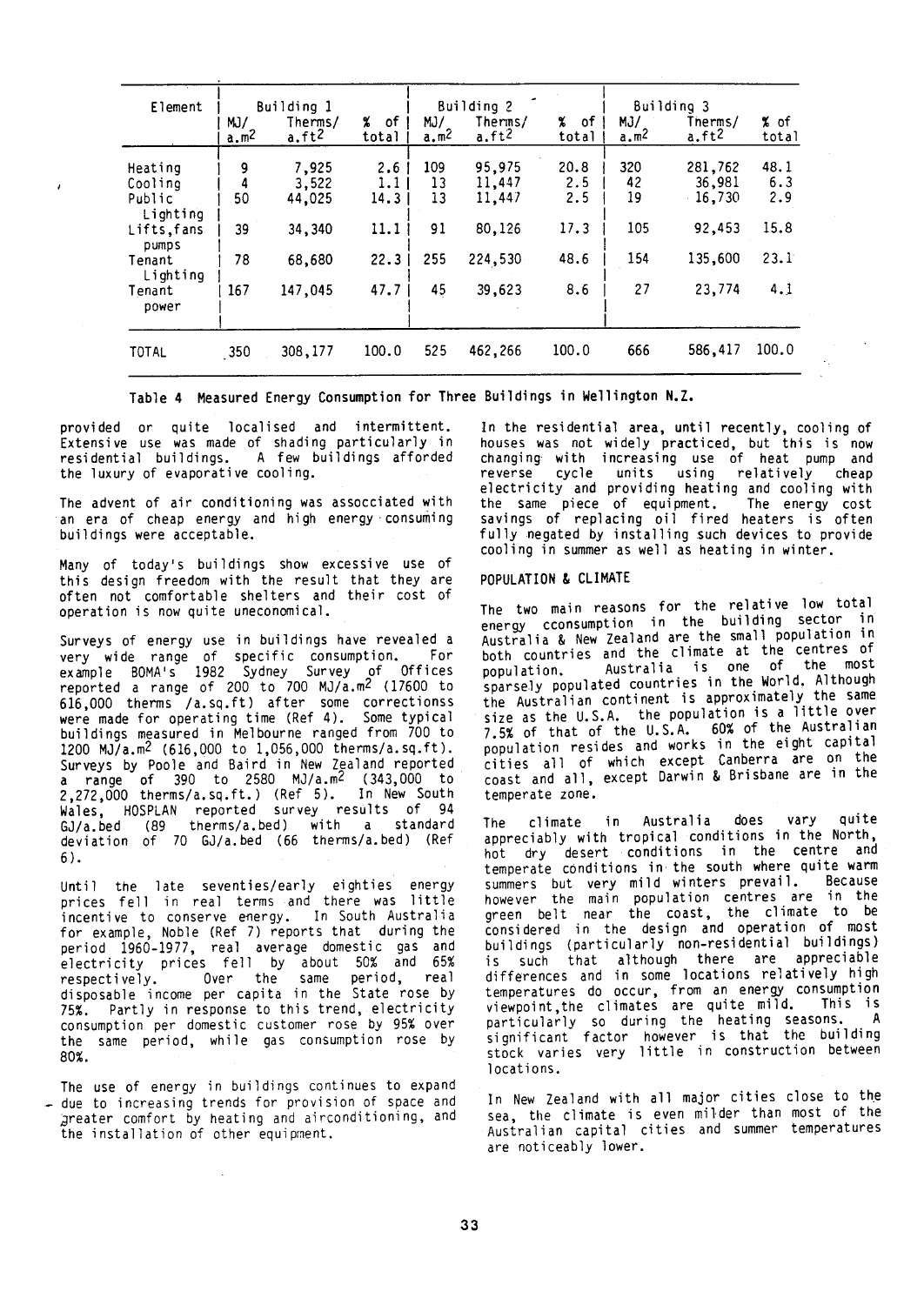| Location                                                                                                                             | Total Iperkm <sup>2</sup><br>1984                                     | (million)   land mass |
|--------------------------------------------------------------------------------------------------------------------------------------|-----------------------------------------------------------------------|-----------------------|
| Australia<br>Adelaide SA<br>Brisbane OLD<br><b>^anberra ACT</b><br>arwin NT<br>Hobart TAS<br>Melbourne VIC<br>Sydney NSW<br>Perth WA | 15.28<br>0.96<br>1.10<br>0.23<br>0.05<br>0.13<br>2.58<br>3.20<br>0.92 | 1.989                 |
| New Zealand<br>Wellington                                                                                                            | 3.23<br>0.34                                                          | 12.01                 |
| USA<br>New York<br>Los Angeles<br>Chicago<br>Detroit                                                                                 | 226.55<br>7.89<br>2.81<br>3.37<br>1.51                                | 24.196                |

| Location               | Av.Daily<br>total<br>radiation<br>KJ/m <sup>2</sup><br>(BTU/ft <sup>2</sup> )<br>Jan | solar I<br>July       | Heating<br>degree<br>days<br>۰c<br>(°F) | Monthly<br>av.<br>Jan<br>۰c<br>(°F) | temp.<br>$July$ 1<br>$^{\circ}$ C i<br>$(°F)$ | Mean daily<br>Max<br>Temp<br>(Jan)<br>۰c<br>(°F) | Min<br>Temp<br>$(\text{July})$<br>۰c<br>(°F) |
|------------------------|--------------------------------------------------------------------------------------|-----------------------|-----------------------------------------|-------------------------------------|-----------------------------------------------|--------------------------------------------------|----------------------------------------------|
| Australia              |                                                                                      |                       |                                         |                                     |                                               |                                                  |                                              |
| Canberra ACT           | 25100<br>(2210)                                                                      | 9000<br>(793)         | 1422<br>(2560)                          | 20.2                                | 5.3                                           | 27.4                                             | $-0.4$                                       |
| Darwin NT              | 23200<br>(2043)                                                                      | 20300<br>(1787)       | 0<br>(0)                                | (68, 4)<br>28.8<br>(83.8)           | (41.5)<br>24.3<br>(75.7)                      | (81.3)<br>31.7<br>(89.6)                         | (31.3)<br>19.0<br>(66.2)                     |
| Hobart TAS             | 22500<br>(1982)                                                                      | 6900<br>(680)         | 1166<br>(2098)                          | 16.4<br>(61.5)                      | 8.0<br>(46.4)                                 | 21.8<br>(71.2)                                   | 4.6<br>(40.3)                                |
| Melbourne VIC          | 25000<br>(2201)                                                                      | 7300<br>(643)         | 692<br>(1246)                           | 20.1<br>(68.2)                      | 10.2<br>(50.4)                                | 26.2<br>(79.2)                                   | 6.6<br>(43.9)                                |
| Sydney NSW             | 22300<br>(1964)                                                                      | 11300<br>(995)        | 217<br>(391)                            | 22.3                                | $12.1 -$<br>$(72.1)$ $(53.8)$                 | 25.9<br>(78.6)                                   | 8.3<br>(46.9)                                |
| New Zealand            |                                                                                      |                       |                                         |                                     |                                               |                                                  |                                              |
| Auckland<br>Wellington | 23040<br>(2029)<br>23040                                                             | 7560<br>(666)<br>5400 |                                         | 19.3<br>(66.7)<br>16.3              | 10.8<br>(51.4)<br>8.1                         | 22.9<br>(73.2)<br>19.9                           | 7.8<br>(46.0)<br>$5.4 -$                     |
|                        | (2029)                                                                               | (476)                 |                                         | (61.3)                              | (46.6)                                        | (67.8)                                           | (41.7)                                       |

Table 5 Population and population density of Australia and New Zealand and Capital Cities with some USA cities for comparison.

Table 6 Climate Conditions for some Cities in Australia & New Zealand

Table 6 summarises the climatic conditions in Australia & New Zealand. The nett result of these mild climates is that the energy consumptions of buildings in Australia & New Zealand even if not designed with low energy consumption in mind, are very likely to be lower energy consumers than the<br>equivalent building in North America, Canada & Furone.

# **FNERGY SIMULATION IN PERSPECTIVE**

Despite the relatively small amount of energy used in buildings in Australia & New Zealand, there are still very worthwhile savings to be made. Many<br>individual examples have been reported in all<br>segments of the buildings sector where successful energy conservation programs which have brought savings in excess of 30% with 50% not being  $uncommon.$ 

The steps have been simple and principally required a resolve on the part of the person/organisation paving the bills to address the way in which energy is being consumed.

A co-ordinated effort to establish consumption<br>figures in Australia & New Zealand has only been made in commercial office buildings, however some<br>surveys have also been carried out in hospitals, schools and supermarkets. All surveys have shown a wide variation in specific energy consumption, even between buildings of similar design in similar This suggests that while climatic locations. design and siting are important determinants of<br>energy consumption, operational practices are far more significant.

Existing buildings are more significant in terms of potential for energy savings (because there are many more existing buildings than new buildings). Energy simulation techniques on the other hand, are generally more applicable and beneficial in the

sign of new buildings.

# New Buildinas

number of authorities in Australia have A considered the use of precriptive standards for the design of buildings. Because the Australian & New Zealand climate is not severe it is considered<br>however that prescriptive standards would not be very effective. They can lead to increased<br>expenditure and inefficiency and are generally applicable to the particular components rather than the total system. Often the components providing significant contribution to energy cconservation are offset by wasteful components, resulting in a mediocre result overall.

In new buildings energy simulation can play a very important role in energy conservation allowing the designer to quickly review numerous alternative<br>building and services systems designs. Computerised analysis allows designers to evaluate these alternative proposals in detail with respect to not only energy consumption but also the thermal performance and function (e.g. comfort) of<br>building. From the results of such studies comfort) of the the total capital and owning and operating costs of the building can be evaluated.

In the long term the key to appropriate design of the building envelope and associated energy-consuming systems is the availability of simple, but accurate, design aids (including<br>computer programs) and guidelines for use by designers. Much work has been undertaken on making<br>such aids, but their further simplification and transfer to the user must still be undertaken.

Existing Buildings

A necessary first step in an energy conservation program in existing buildings, is to identify the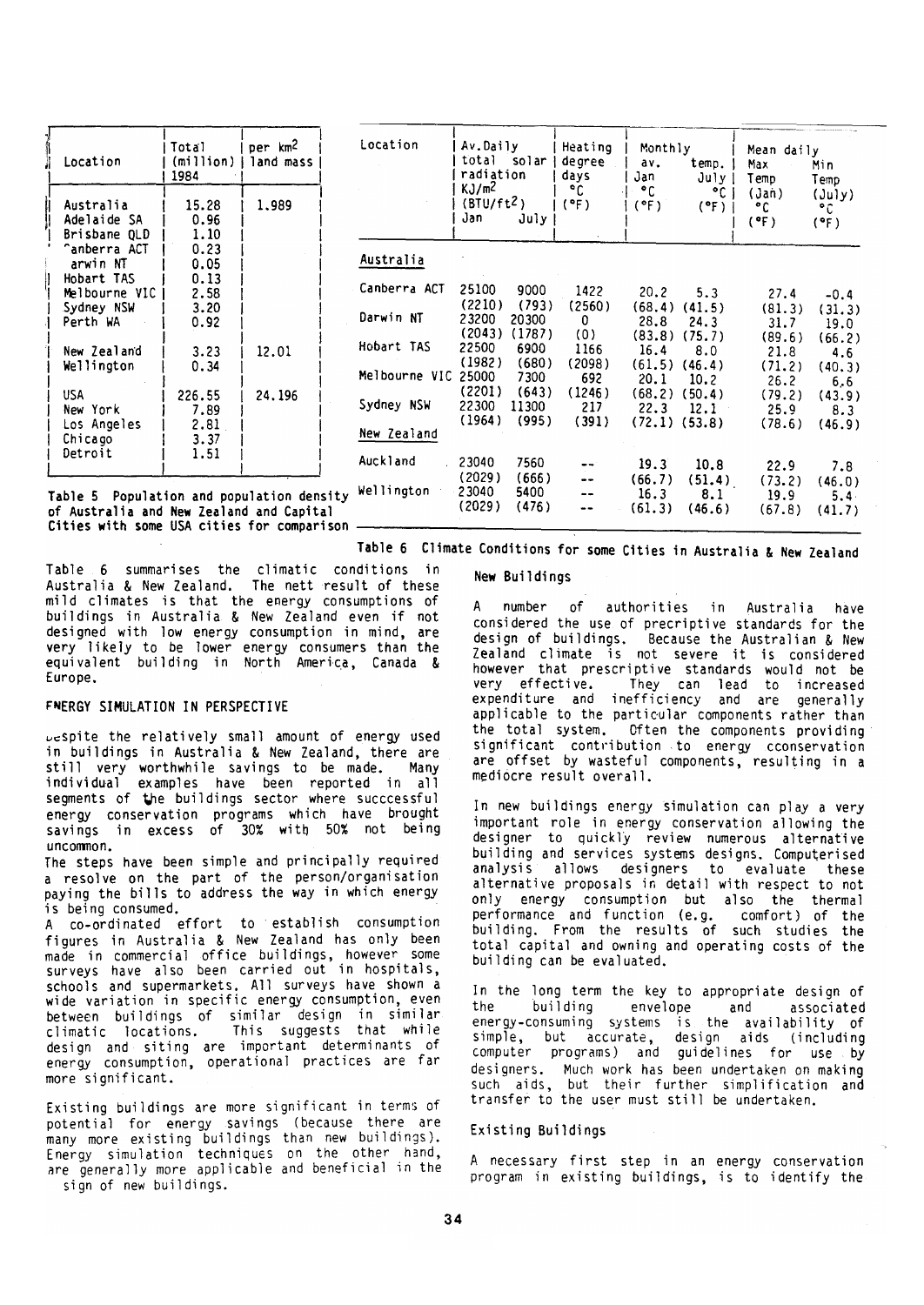current nature and level of energy use by<br>undertaking an "energy audit" or survey. This can lead to a plan of action involving a retrofit to<br>the building and its services, and revised<br>maintenance and operational procedures. Although energy simulation can be a useful aid to predicting the affects of implementing this plan of action, significant reductions in energy consumption can usually more readily be achieved by adoption of appropriate management practices, many of which do not involve high capital investment or extensive calculations to validate.

The concept of energy audits has become more accepted in the last five years in Australia & New Zealand and although the practice is  $not$ widespread a number of specialist firms and State<br>Government centres exist to provide this and associated consulting services. Very few at this<br>stage use energy simulation techniques, relying  $of$ implementation mainly on the revised maintenancce, operational maintenance and procedures and correction of obvious design or installation faults to reduce the consumption of the more obvious high energy consuming equipment.

An important item of information required by building owners and occupants is the expected level of energy consumption of their particular building whether it be existing or new. Such information<br>would enable a rapid assessment of the building and its associated energy consuming systems and an energy simulation program can be a useful aid to the designer in making an estimate of this.

## ENERGY CONSERVATION POLICIES AND INITIATIVES

/Over the last decade a considerable number of energy conservation policies and initiatives have been implemented in Australia by the Federal Government. These include -

(i) Pricing & incentives

- . Import parity pricing for crude oil
- . Removal of sales tax on non-oil domestic space heating equipment and solar equipment
- . Full tax deductability of home insulation costs for a persons first home.

(ii) Publicity/information & education

- . National Energy Conservation Program (NECP) - Information bulletin, What is Happening to 0il?
- Industrial Energy National Management Scheme - Conferences, Seminars, Workshops, \$300 subsidy for energy audits, energy awards.
- CSIRO Design guidelines and technical information service
- Dept. of Housing & Construction guidebook on energy conservation and thermal comfort.
- (iii)Support for Research Development  $\mathbf{k}$ Demonstration
	- demonstration of economy of existing low energy multistorey office building
	- energy audits and study of load management
	- in existing commercial buildings.
	- development of energy simulation program  $\Delta$ BUNYIP.
- (iv) Góvernment Example & demonstration . Low energy design & fuel conversions in Commonwealth housing & buildings.
- $(v)$  Standards. regulations and quantitative controls.

The State Governments have also adopted energy conservation policies. For example, the Public Buildings Dept. of SA have adopted ASHRAE 90-75 and<br>the Public Works Dept. of Victoria have developed a similar prescriptive standard. (Ref 8).

In the private sector BOMA (The Building Owners and Managers Association) have recently published an Energy Guideline for office buildings. (Ref 9). As one of the most aware and active user organisations they have subtly established peer group pressures with some noticeable results.

A similar concern exists in New Zealand where considerable work has been carried out in surveying energy consumption in existing buildings. In 1982 the Standards Association of N.Z. published their Code of Practice for Energy Conservation in Non Residential Buildings. Residential Buildings. This Standard is<br>performance oriented and defines both design targets (for designers) and consumption targets (for building managers).

important initiative taken by the A recent Department of Housing & Construction, the<br>Australian Government's building & construction<br>authority, was the introduction of energy targets various buildings that it has for the responsibility for (Ref 10 & 11). This in many instances will mean that computer simulation will need to be undertaken to verify designs and will provide a flexible means of tightening the belt on consumption through the review energy of established targets of as a  $\mathbf{a}$ result achievements through the implementation of this<br>policy. The policy provides for measurement of<br>achieved targets and comparisons with the design target and values calculated by simulation techniques.

The targets have been established from a data base of efficient designs of various buildings and system types in different locations throughout Australia. They are for the design of economic<br>buildings based on life cycle costing including<br>energy costs. In establishing the target for a<br>particular building, account is taken of the<br>building occupancy and function and the building. Provision is also made for the comparison of the measured energy consumption and cost of this energy consumption for the new or extrafitted building energy consumption for the new or retrofitted building, compared to the target in<br>terms of a consumption ratio and cost performance ratio.

The base energy indices and the locality adjustment factors are listed in Tables 7 and 8.

This concept of energy targets has also been introduced to organisations in New Zealand through a series of seminars and is currently being widely promoted by the Federal Government throughout Australia.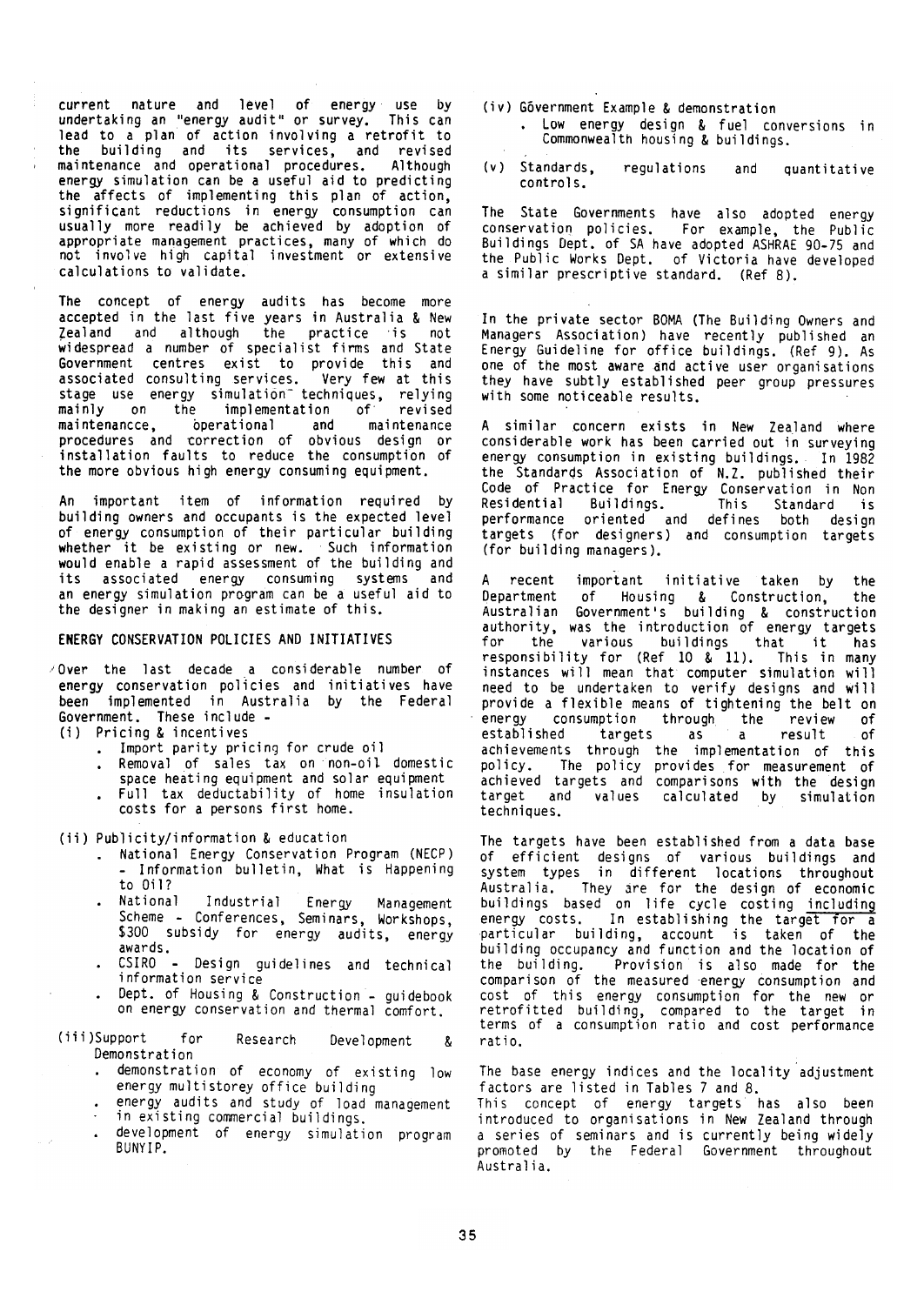| Building Type | Cooling               |                              | Heating    |                              |                         | Hot Water Service            | Location             | Cooli<br>Fc. |  |
|---------------|-----------------------|------------------------------|------------|------------------------------|-------------------------|------------------------------|----------------------|--------------|--|
|               | M<br>a.m <sup>Z</sup> | Therms/<br>a.ft <sup>2</sup> | MJ/<br>a.m | Therms/<br>a.ft <sup>2</sup> | MJ/<br>a.m <sup>2</sup> | Therms/<br>a.ft <sup>2</sup> | Melbourne<br>Geelong | 1.00         |  |
| Offices       | 120                   | 105,660                      | 200        | 176,100                      |                         | 4,400                        | Ballarat             | 0.9<br>0.9   |  |
| Schools       | 90                    | 79,250                       | 170        | 150,000                      | 20                      | 17,610                       | Sydney               | 2.2          |  |
| "nspitals"    | 450                   | 396,250                      | 500        | 440,250                      | 180                     | 158,500                      | Albury               | 1.2          |  |
| rmitories     | 80                    | 70.440                       | 300        | 264,150                      | 100                     | 88,050                       | Canberra             | 0.7          |  |
| warehouses    |                       |                              | 150        | 132,080                      | 10                      | 8,800                        | Adelaide             | 1.2          |  |
| Workshops     |                       |                              | 150        | 132,080                      | 20                      | 17,610                       | Mt.Gambier           | 1.0          |  |
| Laboratories  | 180                   | 158.500                      | 250        | 220,120                      | 40                      | 35,220                       | Hobart               | 0.6          |  |
|               |                       |                              |            |                              |                         |                              | Launceston<br>Perth  | 0.6<br>1.8   |  |

Table 7 Base Energy Indices for Department of Housing & Construction Energy Targets

## THE EFFECTS OF THESE POLICIES AND INITIATIVES

To date, these energy conservation policies and initiatives although producing some significant reductions in some specific instances have resulted in actions primarily confined to fuel substition<br>away from petroleum sources to natural gas and electricity as illustrated in Table 9.

While fuel substitution cannot of itself be called the opportunity is often taken to audit the energy conservation, energy consumption and to reassess<br>energy consuming plant.

Despite the policies and initiatives implemented to to the disincentives considerable date application of energy conservation strategies exist in both Australia & New Zealand.

It is forecast that the energy consumption in the building sector will not decrease overall in the eseeable future and will in fact continue to rease. (Ref 2).

The forecast energy consumption in the building sector by fuel type is shown in Fig. 2 and this indicates an anticipated further substitution away from petroleum but little change in the overall rate of increase in total energy consumption.



by fuel type in Australia

Table 8 Cooling and Heating Factors

 $-4.4$ 

 $13.0$ 

ina

Heating Fh.

> 1.00 1.21 1.51  $0.54$ 1.17  $1.47$  $0.77$ 1.30 1.44 1.59  $0.54$

> $0.24$

 $0.0$ 

| Energy                                                                | Type   %Change 1976/77 to 1980/81       |
|-----------------------------------------------------------------------|-----------------------------------------|
| !Electricity<br>Natural and )<br>Town gas<br>Petroleum<br>Solid Fuels | $+25.7$<br>$+35.8$<br>$-38.7$<br>$-8.0$ |
| TOTAL nett change                                                     | +5.18                                   |

Brisbane

| Townsville

Table 9 Percent Change in Total Final Energy Used in Buildings Sector in Australia by Energy Type.

SIMULATION PROGRAMS AVAILABLE IN AUSTRALIA AND NEW **ZEALAND** 

Throughout the nineteen seventies, a variety of programs for analysing simulation enerav  $0<sub>n</sub>$ appeared the buildings have commercial scene in Australia and New Zealand including ECUBE, DOE-2, ESPI, TEMPMASTER, ESAS, TRACE and others.<br>All of these were developed overseas and were not They readily usable in Australia or New Zealand. were generally in imperial units and did not match construction practice. design and Australian Material properties were based on overseas building differences often and other subtle practice existed and at times these differences were not many assumed of got readily perceptable, e.g. setback heating (a practice that is only and employed in Australia and New Zealand) unless specific action is taken by the user to suppress More importantly the majority of these this. programs did not have reliable technical support readily available and local knowledge on their use and application was very limited. Many are proprietory with no access provided to the source code and hence the methodology employed was unavailable for detailed review. Often it took two to three weeks or more before problems with the use and application of the program could be resolved, if at all.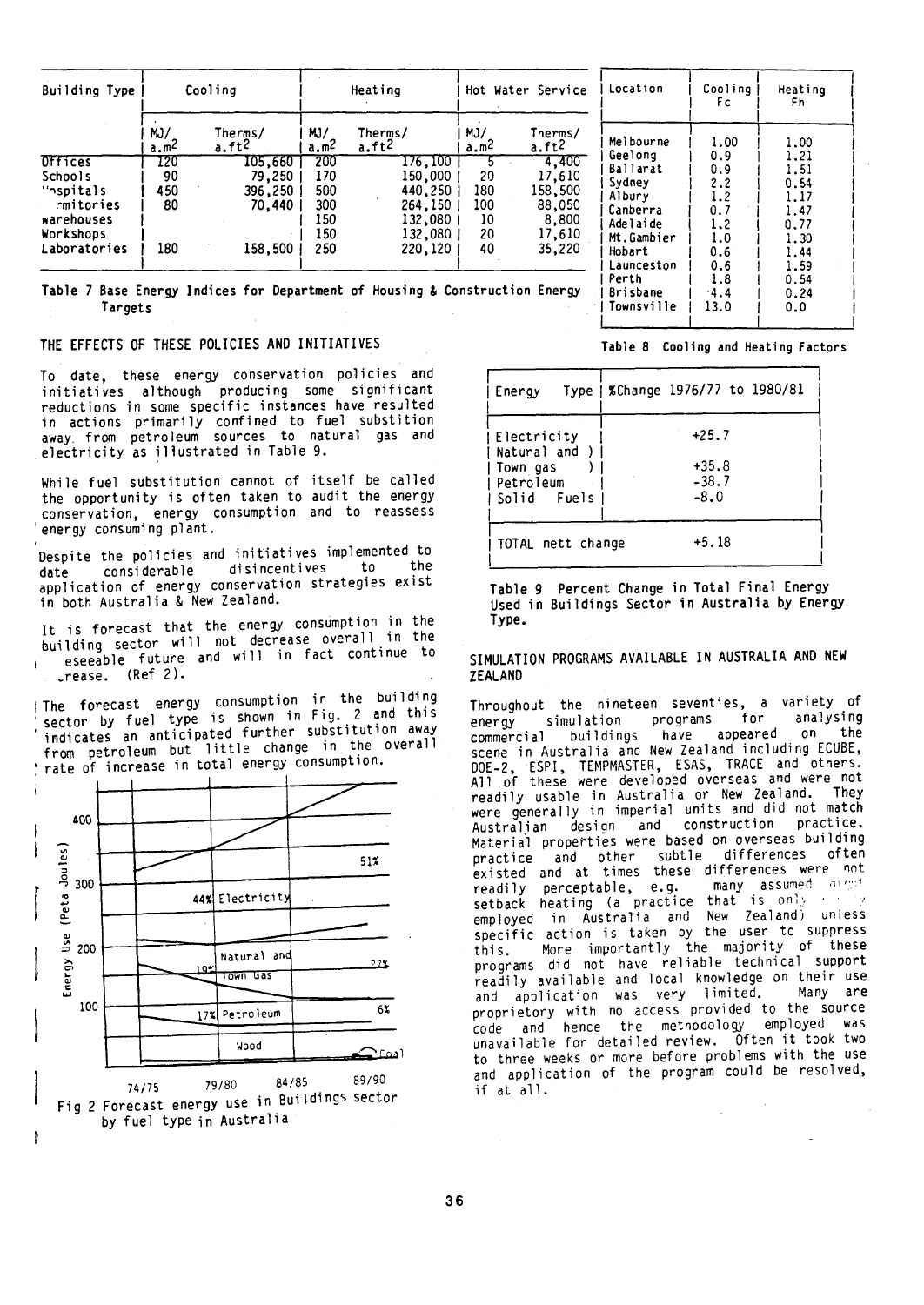Approximately two years ago, ACADS negotiated an agreement with APEC (Automated Procedures for Engineering Consultants Ltd.) for the ESPII<br>simulation program to be made available in<br>Australia and New Zealand with ACADS metricating the program and making it suitable for use in these two countries. The agreement also provided for ACADS to become agents for the release of the<br>program in Australia and New Zealand and to provide local technical support. This work has been completed and the program has now been available for use for the last 12 months.

At the same time, CSIRO (The Commonwealth<br>Scientific and Industrial Research Organisation) under a NERDDC (National Energy Research Development and Demonstration Council) grant commenced the development of an Australian energy simulation program called BUNYIP (Refer Appendix A). This program uses binned weather data and can<br>model a wide range of building services systems. The program has now been validated against measured data and commercialised and is to be made available for use through ACADS within the next few months.

Two additional simulation programs from overseas have within this same time period also appeared on the scene in Australia, with this time, some local technical support offered. They are the program<br>BLAST on the CDC network and the Carrier E-20<br>programs. Both of these programs are in metric units and are claimed to be specifically suitable for use in Australia. However they are proprietory programs, with no access provided to the source<br>code and it is yet to be proven whether reliable<br>technical support is available locally, although a number of organisations are trying them out.<br>There is certainly some doubt about the support that is available for BLAST.

In. **Now** Zealand these same four programs are available but no use is as yet being made of them. The New Zealand Ministry of Works also have their own building simulation and analysis package called HEAVEN.

For domesticc buildings, two simulation programs<br>that have been developed in Australia are available and have been used for a number of years. These are TEMPAL a program developed<br>and made available by Melbourne University and<br>ZSTEP2, a program developed by the CSIRO, Division<br>of Building Reserach.

# DETERRENTS TO THE USE OF SIMULATION PROGRAMS

The number of commercial buildings that have been analysed with energy simulation programs in<br>Australia would number little more than twenty. In New Zealand the number is even less. The reasons for this are partly because of Australia's and New Zealand's mild climates and low use of energy in buildings as discussed earlier, but also because<br>there are quite a number of deterrents that mitigate against energy conservation strategies in difficulties general and because there are associated with the actual use of the programs that are available.

(i) Deterrents to energy conservation strategies

Although much work has been done by both Federal and State Governments in promoting energy conservation other existing conditions act as deterrents. These include:-

(a) "The practice of spending money (capital) to save money (expenses) is not widespread in Australia or New Zealand and it is not likely<br>to be until the increase in the prices of all energy types exceeds normal inflation and until the use of life cycle costing in the building sector has become much more common<br>practice" (Ref 2)

There are difficulties in securing finance for energy saving investments, due to an<br>historical bias among lenders and borrowers alike towards a low initial cost, even when<br>more energy-efficient alternatives result in lower life-time costs.

- (b) In the public sector the organisation of government funding whereby capital and operating costs are budgeted separately<br>together with general budgetary constraints<br>often lead to difficulties in obtaining extra capital to pay for more energy efficient buildings.
- (c) Even when life cycle costing techniques are employed tax deductions on energy costs in the<br>private sector as part of building operating<br>costs mitigate directly against spending additional capital reduce ∴ to enerov consumption.
- (d) Most commercial energy tariffs are structured such that the more energy a consumer uses the cheaper the unit rate is. For example one of the State electricity authorities commercial<br>all purpose tariff charges are:

| First 500 kWhrs/month |      |   | 20.8 c/kWhr |    |
|-----------------------|------|---|-------------|----|
| Next 4500             |      |   | 15.72       | ., |
| Next 20000            | - 41 |   | 8.34        | 8  |
| Balance               | 11   | u | 7.84        | н  |

- (e) Market prices of fuels do not fully reflect the non-renewability of energy resources and the environmental and social costs associated with energy production, distribution and use.
- (f) Despite the commendable efforts of the Government there is still a widespread lack of awareness about the benefits and methods of reducing energy consumption.
- (g) There exists a management bias towards investments and projects which raise output, even when the energy-saving alternatives have<br>higher rates of return and add directly and predictably to profits.
- (h) There is a commitment to the existing infrastructure, capital stock, and other assets and a consequent inertia with respect to making energy-saving changes even where price movements have made them more effective.
- (ii) Difficulties with the use of the available programs.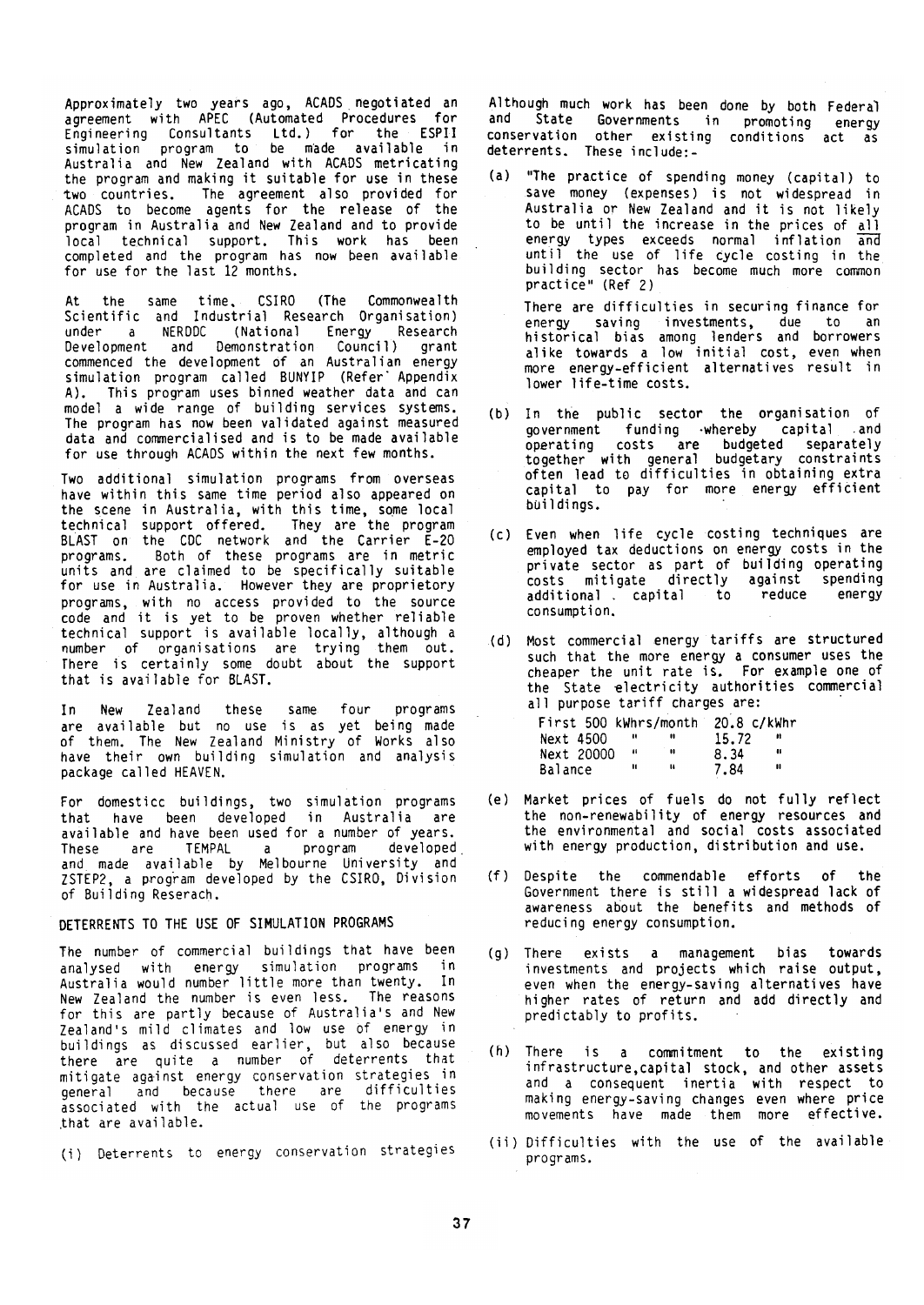Even if the above deterrents were negated and worthwhile incentives provided to undertake simulation studies, problems exist with the use and application of the current stock of programs available in Australia and New Zealand.

- $\frac{3}{3}$ (a) Most mechanical building services designers in Australia and New Zealand are novices in the use and application of computers, use to date<br>being mostly confined to the simpler computerised tasks such as air conditioning load estimation. Energy simulations also require considerable engineering expertise and existing energy analysis<br>programs require a degree of computing skills.
	- Because of the relatively mild climate, small population and consequent small amount of energy consumed in buildings there are very few, if any, consultants in Australia and New<br>Zealand that undertake energy simulations as Their bread and butter trade. As a<br>consequence the scope for development of<br>skills in energy simulation is very limited. The majority of building services consultants<br>don't really want to get involved in computerised energy simulation studies because it is all too difficult.

 $\mathbf{r}$ 

- (b) The current fee structure for consultants does not have any spefific provisions for extra payment for energy simulation studies. If energy studies are seen to be needed by the consultant these are normally expected to be included within the normal fees. Consultants normally have to negotiate a separate fee for (and work hard to convince the building owner of the benefits of) any sizeable energy simulation.
- (c) The energy analysis programs currently<br>available are based on fixed format (card<br>image) format input which presents difficulties with entering data. There is a critical need for "front end" prompter programs.
- (d) Reporting of results is also not very conveniently provided for except to a limited degree in the program BUNYIP. Most of the currently available programs have fixed output with very limited options for obtaining<br>reduced (summary) or more detailed output. These options are part of the input data and hence have to be exercised before a run is<br>made. There is a need to provide for<br>more sophisticated capabilities in terms of reviewing the results in part and/or in full in what ever way the user desires, i.e.<br>the complete detailed results directed to a file and then a separate interactive reviewing program that provides the user with the<br>capability of "homing in" on the specific summary or more detailed information for any portion of the results that he desires.
- (e) There is only a sparsity of information on the reliability of programs. It is recognised that it is nigh on impossible to completely validate programs particularly with such<br>complicated programs as those that perform

energy analysis. However, currently, one of<br>the major deterrents to the use of energy<br>simulation programs in Australia and New Zealand is the lack of validation data. Even after a user has had a few trial runs it is still extremely difficult to gain confidence<br>in the results produced. This is further in the results produced. This is further<br>aggravated by the fact that with energy<br>simulation programs there is little the user can do to manually check even small parts of the calculations without devoting an inordinte amount of time to this task.

- (f) There are many areas where the currently available programs do not specifically model particular practical applications and this<br>means that the user must be very proficient at modelling and have an indepth knowledge of the program or have ready and convenient access to a person with an intimate knowledge of the program and the methodologies used. The minimal usage of programs to date in Australia & New Zealand to date is making this difficult to achieve.
- (g) Although with the ESPII and BUNYIP program the code has been written with flexibility in<br>terms of modelling in mind, there is an<br>essential requirement for continuing on-going essential requirement for continuing on-going<br>enhancements to cater for new systems and<br>system variations. Energy conservation<br>studies promote innovation and of the limited number of simulation studies undertaken to date in Australia with computer programs, more than half would have found the system configuration provided for inadequate. The<br>following are typical examples of problems encountered:
	- . a dual conduit system in which the perimeter zone handles the building skin load only.
	- . pre-occupancy warm up with no fresh air supply during this warm up period.
	- fan assisted terminal VAV units ACI House Melbourne (ASHRAE Energy Award).
	- systems with multiple cooling coils this has been a problem on a number of occasions.
	- ice storage systems.
	- condenser water precooling coils.  $\Delta$  .
	- buildings with atriums  $\ddot{\phantom{0}}$
	- difficulties. in modelling unconditioned spaces.

## **CONCLUSION**

Although energy simulation computer programs have been available to designers and building owners in Australia & New Zealand for a number of years now, very little use is being made of this technology. Actions are needed to alleviate this problem as<br>discussed in detail in this paper. Considerable resources and expenditure would need to be devoted to this, far more than Australia and New Zealand as small users, and possibly any other single Nation, can afford. The solution lies in the collaborative efforts of all involved with greater interchange of ideas and experiences and co-operative program<br>development, on going enhancement and program validation.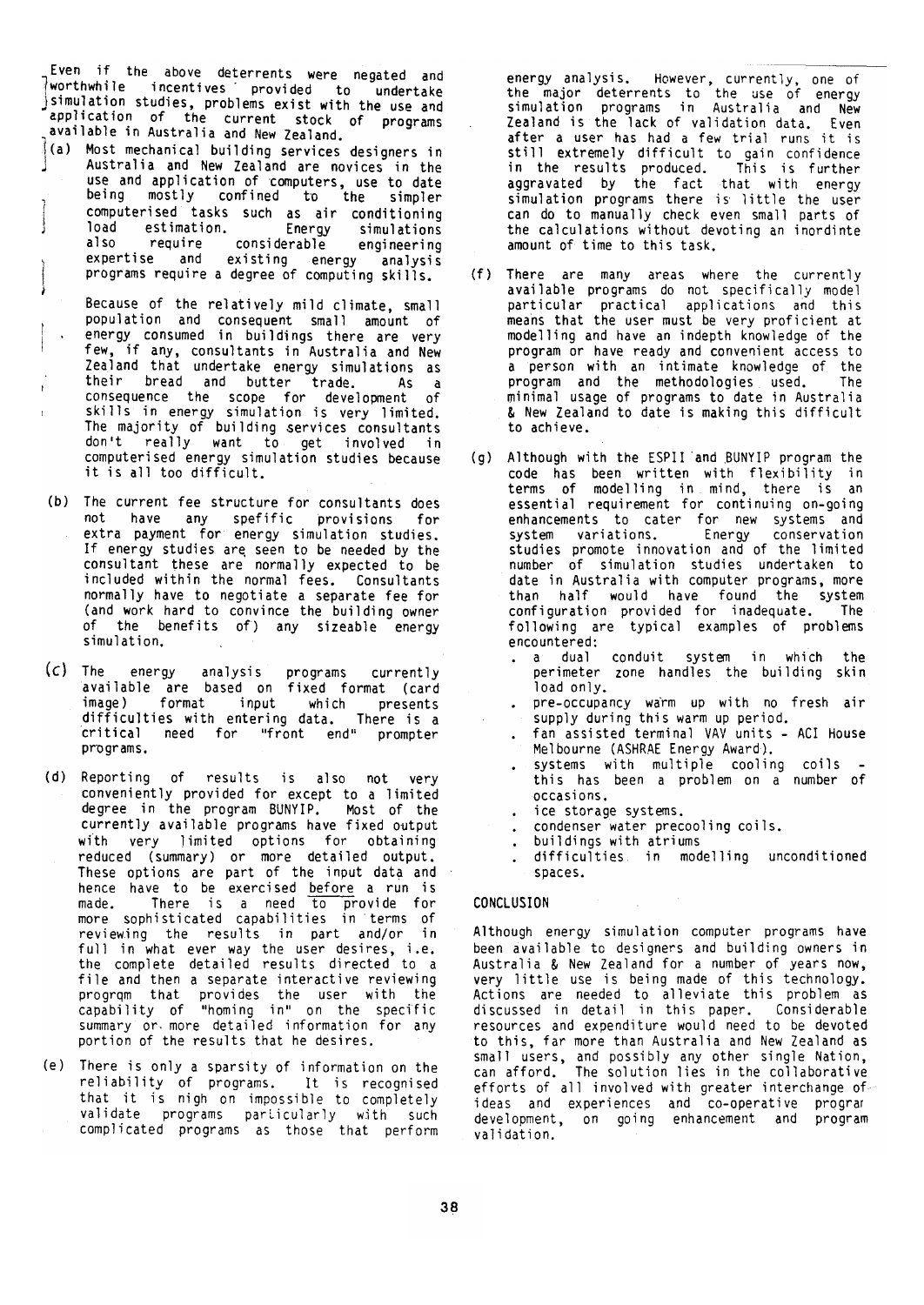# **REFERENCES**

- Hooke F.M., Energy in Australia up to the Year 2000 AIRAH Conference<br>Technical Paper April 1982 Hobart.  $1 -$
- Roennfeldt R.J., Ballantyne A.M., Brown A.M., Cummine A.J. & Van Ocken A.<br>Energy Use & Conservation in Buildings LE.Aust. Mechanical Engineering  $\overline{2}$ Transactions Vol ME9 No.2 June 1984
- $3.$ Gorrie G.C. Energy Supply and Demand to 1990 - The Role of Energy Conservation AIRAH Conference Technical Paper April 1982 Hobart.
- $\Delta$ Van Ocken A. Building Owners and Management Association (NSW Division) Energy Survey 1982 BOMA NSW Div. 1983
- Baird G, Poole F. and Van der Werff Energy Conservation in Wellington CBD<br>Buildings School of Architecture, Victoria University of Wellington, 5. P.B. Wellington, N.Z.
- Glastonbury J.R. and Gal J.A. Report on Energy Useage in NSW Hospitals<br>1979-80 NSW Hospitals Planning Advisory Centre (HOSPLAN) P.B.5, Roselle 2039.  $6.$
- Noble J.D. Energy Conservation in Buildings Constraints & Incentives AIRAH  $7.$ Conference Technical Paper April 1982 Hobart.
- Turner D. An Energy Standard for the Design of Government Buildings AIRAH Conference Technical Paper April 1982 Hobart. 8.
- Building Owners and Management Association, Australia Energy Guidelines for 9. Building Owners and Managers 1984 (in draft).
- 10. Brown A.M., Broadbent C.R., and Dobney P.W. Reasonable Targets for Low Energy Building Design & Operation AIRAH Conference Technical Paper April 1985 Melbourne.
- 11. Department of Housing & Construction Energy Targets for Design and Operation<br>6 of Buildings Mech. Eng. Provisional Report No. 27 June 84.
- 12. Wooldridge M.J. and Moller S.K. User Guide for the Computer Program BUNYIP: Building Energy Investigation Package CSIRO Div. of Energy Technology Tech.<br>Report TR3 Highett Victoria 1983.
- 13. User Guide for Computer Program TEMPER 1979 ACADS Melbourne
- 14. Thomas M.H. Energy Conservation in the 90's AIRAH Conference Technical Paper April 1982 Hobart.